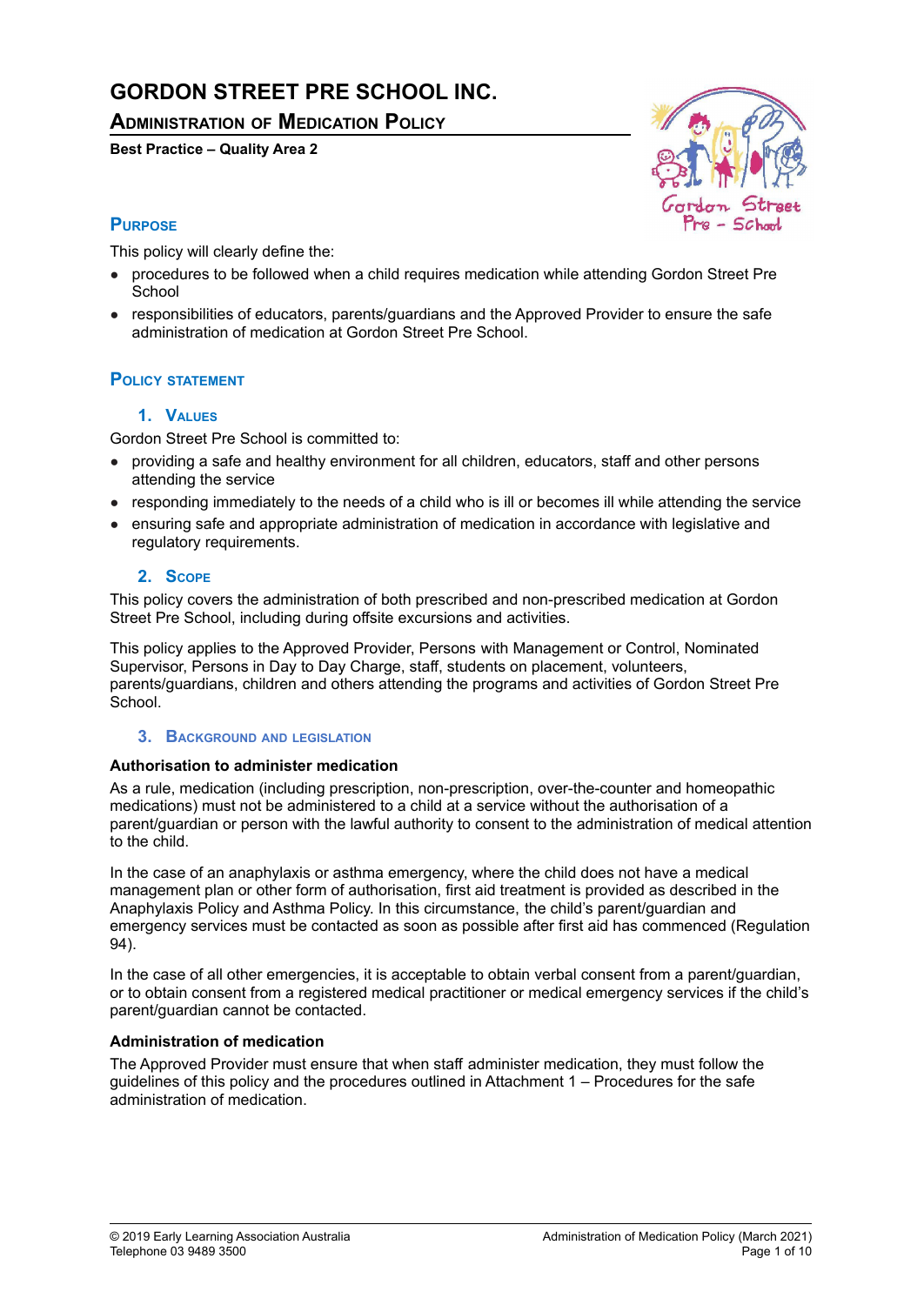A medication record<sup>1</sup> must be completed with the following information:

- a) the name of the child
- b) the authorisation to administer medication (including self-administration, if applicable) signed by a parent/guardian or a person named in the child's enrolment record as authorised to consent to administration of medication
- c) the name of the medication to be administered
- d) the time and date the medication was last administered
- e) the time and date or the circumstances under which the medication should be next administered
- f) the dosage of the medication to be administered
- g) the manner in which the medication is to be administered
- h) if the medication is administered to the child:
	- i) the dosage that was administered
	- ii) the manner in which the medication was administered
	- iii) the time and date the medication was administered
	- iv) the name and signature of the person who administered the medication
	- v) the name and signature of the person who checked the dosage, if another person is required under Regulation 95 to check the dosage and administration of the medication.

Services who provide education and care to a child over preschool age (as defined in the Education and Care Services National Regulations 2011) may allow a child over preschool age to self-administer medication. Where a service chooses to allow self-administration of medication, the Approved Provider must consider the risks associated with this practice and their duty of care, and develop appropriate guidelines to clearly specify the circumstances under which such permission would be granted and the procedures to be followed by staff at the service.

## **Legislation and standards**

Relevant legislation and standards include but are not limited to:

- *● Education and Care Services National Law Act 2010*
- *● Education and Care Services National Regulations 2011*
- *● Health Records Act 2001* (Vic)
- *National Quality Standard*, Quality Area 2: Children's Health and Safety
- *● Occupational Health and Safety Act 2004* (Vic)
- *● Public Health and Wellbeing Act 2008* (Vic)
- *● Public Health and Wellbeing Regulations 2009* (Vic)
- *● Therapeutic Goods Act 1989* (Cth)

The most current amendments to listed legislation can be found at:

- Victorian Legislation Victorian Law Today: http://www.legislation.vic.gov.au/
- Commonwealth Legislation ComLaw: http://www.comlaw.gov.au/

## **4. DEFINITIONS**

**Approved first aid qualification:** A list of approved first aid qualifications, anaphylaxis management and emergency asthma management training is published on the ACECQA website: [www.acecqa.gov.au](http://www.acecqa.gov.au)

**Illness:** Any sickness and/or associated symptoms that affect the child's normal participation in the activities or program at the service.

<sup>&</sup>lt;sup>1</sup> A template of a medication record can be downloaded from: [www.acecqa.gov.au](http://www.acecqa.gov.au)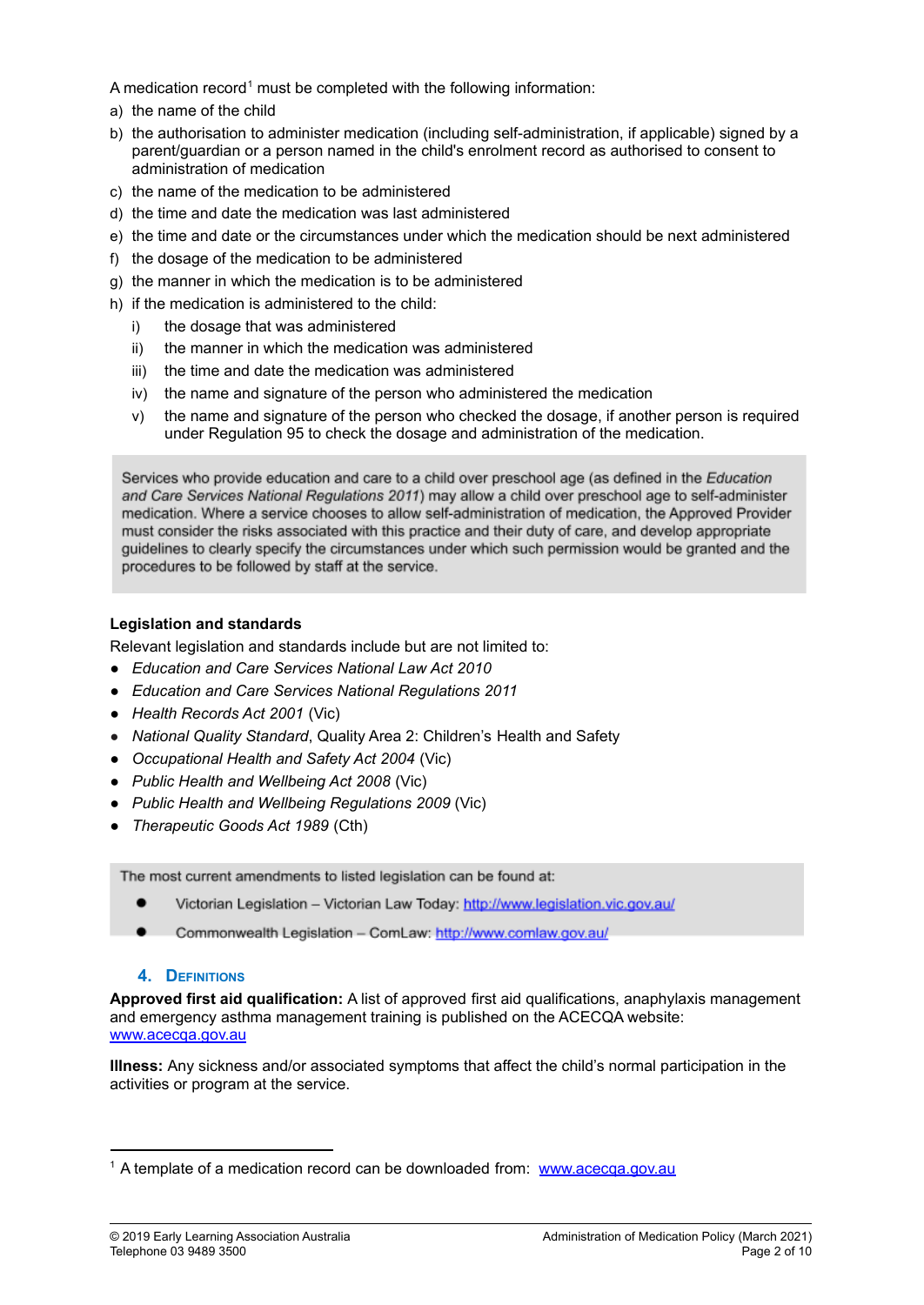**Infectious disease:** A disease that can be spread, for example, by air, water or interpersonal contact. An infectious disease is designated under Victorian Law or by a health authority (however described) as a disease that would require the infected person to be excluded from an education and care service.

**Medication:** Prescribed and non-prescribed medication as defined below.

**Injury:** Any harm or damage to a person.

**Non-prescribed medication:** Over-the-counter medication including vitamins and cultural herbs or homeopathic medications that may have been recommended by an alternative health care professional such as a naturopath.

**Prescribed medication:** Medicine, as defined in the *Therapeutic Goods Act 1989* (Cth), that is: ● authorised by a health care professional

dispensed by a health care professional with a printed label that includes the name of the child being prescribed the medication, the medication dosage and expiry date.

**Medication record:** Contains details for each child to whom medication is to be administered by the service. This includes the child's name, signed authorisation to administer medication and a record of the medication administered, including time, date, dosage, manner of administration, name and signature of person administering the medication and of the person checking the medication, if required (Regulation 92). A sample medication record is available on the ACECQA website.

#### **5. SOURCES AND RELATED POLICIES**

#### **Sources**

- VMIA Insurance Guide, Community Service Organisations program: [www.vmia.vic.gov.au](http://www.vmia.vic.gov.au)
- *Guide to the Education and Care Services National Law and the Education and Care Services National Regulations 2011* [www.acecqa.gov.au](http://www.acecqa.gov.au)
- *Guide to the National Quality Standard* (ACECQA) [www.acecqa.gov.au](http://www.acecqa.gov.au)
- Allergy & Anaphylaxis Australia: [www.allergyfacts.org.au](http://www.allergyfacts.org.au)
- Asthma Australia: [www.asthmaaustralia.org.au](http://www.asthmaaustralia.org.au)
- Healthdirect: [www.healthdirect.gov.au](http://www.healthdirect.gov.au)

#### **Service policies**

- *● Administration of First Aid Policy*
- *● Anaphylaxis Policy*
- *● Asthma Policy*
- *● Dealing with Infectious Diseases Policy*
- *● Dealing with Medical Conditions Policy*
- *● Enrolment and Orientation Policy*
- *● Excursions and Service Events Policy*
- *● Incident, Injury, Trauma and Illness Policy*
- *● Privacy and Confidentiality Policy*

## **PROCEDURES**

#### **The Approved Provider and Persons with Management or Control is responsible for:**

- ensuring that medication is only administered to a child being educated and cared for by the service when it is authorised, except in the case of an anaphylaxis or asthma emergency (Regulations 93, 94)
- ensuring that the medication is administered in accordance with Attachment 1 Procedures for the safe administration of medication (Regulation 95)
- ensuring that if a child over preschool age at the service is permitted to self-administer medication (Regulation 96), an authorisation for the child to self-administer medication is recorded in the medication record for the child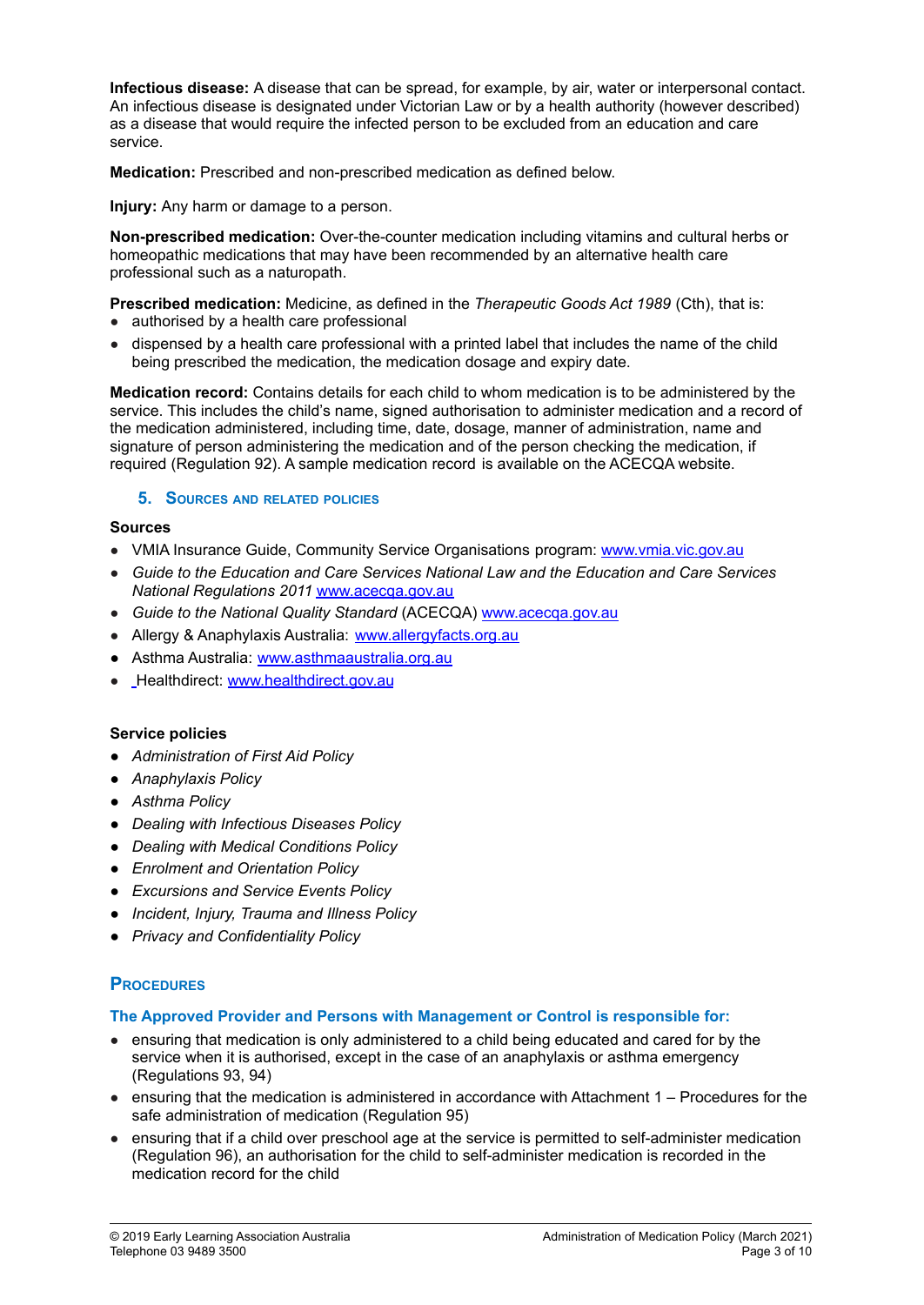- ensuring that a medication record that meets the requirements set out in Regulation 92(3) is available at all times for recording the administration of medication to children at the service (Regulation 92). (Refer to the template *Medication Record*: [www.acecqa.gov.au\)](http://www.acecqa.gov.au)
- ensuring that parents/guardians are given written notice as soon as is practicable if medication has been administered in an emergency and where authorisation has been given verbally (Regulation 93(2))
- ensuring that the parent/guardian of the child and emergency services are notified as soon as is practicable when medication has been administered in an anaphylaxis or asthma emergency (Regulation 94(2))
- ensuring that at least one educator on duty has a current approved first aid qualification, anaphylaxis management training and asthma management training (Regulation 136). (Note: this is a minimum requirement. As a demonstration of duty of care and best practice, ELAA recommends that **all educators** have current approved first aid qualifications and anaphylaxis management training and asthma management training.)
- developing and reviewing procedures for the authorisation and administration of medication required for the treatment or management of long-term conditions (see Attachment 1 – Procedures for the safe administration of medication)
- ensuring that all staff are familiar with the procedures for the administration of medication (see Attachment 1 – Procedures for the safe administration of medication)
- ensuring that medication records are kept and stored securely until the end of 3 years after the last date on which the child was educated and cared for by the service (Regulation 183(2)(d))
- determining under what circumstances a child over preschool age will be allowed to self-administer their own medication, and ensuring there are appropriate procedures in place for staff to follow in these instances (Regulation 96).

### **The Nominated Supervisor and Persons in Day to Day Charge is responsible for:**

- ensuring that medication is only administered to a child where authorisation has been provided, except in the case of an anaphylaxis or asthma emergency (Regulations 93, 94)
- ensuring that the medication is administered in accordance with Attachment 1 Procedures for the safe administration of medication (Regulation 95)
- ensuring that the parent/quardian of the child and emergency services are notified as soon as is practicable when medication has been administered in an anaphylaxis or asthma emergency (Regulation 94(2))
- ensuring that medication is not accessible to children and is stored in a childproof container (including in the refrigerator for medications requiring refrigeration)
- being aware of children who require medication for ongoing conditions or in emergencies, and ensuring that the medical management plans are completed and attached to the child's enrolment form (Regulation 162), and displayed for use by those caring for children (being sensitive to privacy requirements)
- documenting situations in which an authorised person has provided verbal authorisation but has refused to confirm the authorisation in writing (these notes are to be kept with the child's enrolment record)
- informing parents/guardians as soon as is practicable if an incident occurs in which the child was administered the incorrect medication or incorrect dose, staff forgot to administer the medication or the medication was administered at the wrong time. Staff must also ensure that any medication that is accidentally dropped is not administered to a child or returned to the original container, and that parents/guardians are informed if an incident of this nature occurs
- informing parents/guardians that non-prescribed medication (with the exception of sunscreen) will only be administered for a maximum of 48 hours, after which a medical management plan from a doctor will be required for its continued use
- informing parents/guardians that paracetamol is not supplied by Gordon Street Pre-School and that the administration of paracetamol will be in line with the administration of all other medication (refer to Attachment 2 – Administration of paracetamol).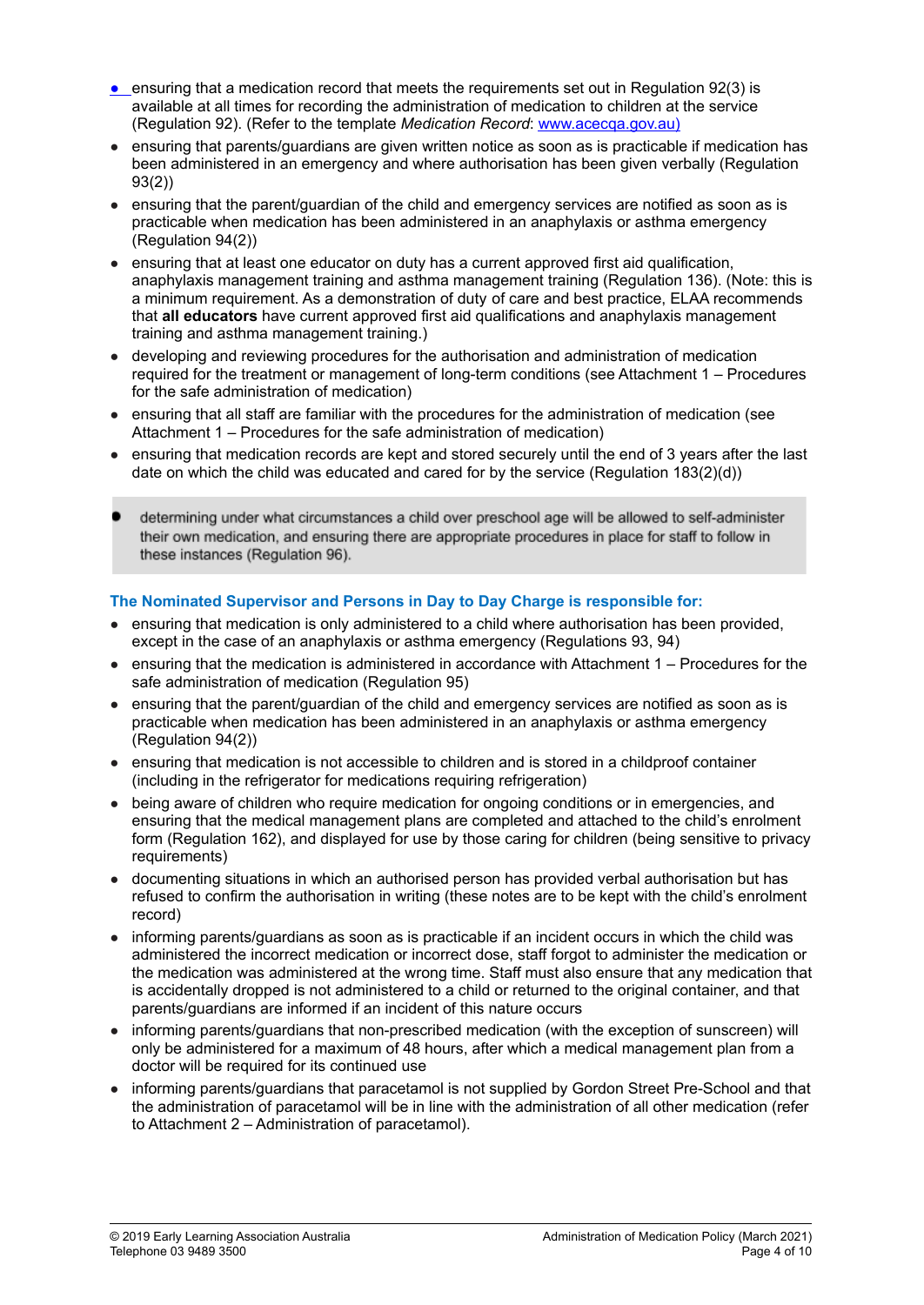#### **All staff are responsible for:**

- ensuring that each child's enrolment form provides details of the name, address and telephone number of any person who is authorised to consent to medical treatment of, or to authorise administration of medication to the child (Regulation 160(3)(iv))
- administering medication in accordance with Regulation 95 and the guidelines set out in Attachment 1 – Procedures for the safe administration of medication
- communicating with parents/guardians about the procedures outlined in this policy and the parent/guardian responsibilities when requesting medication be administered to their child, and making the medication record available for parents/guardians to record information during operational hours
- ensuring that all details in the medication record have been completed by parents/guardians/authorised persons in accordance with Regulation 92(3) prior to administering medication
- obtaining verbal authorisation for the administration of medication from the child's parents/guardians/authorised person (as recorded in the child's enrolment record), or a registered medical practitioner or medical emergency services when an authorised person cannot reasonably be contacted in an emergency (Regulation (93)(5)(b))
- ensuring that two staff members, one of whom must be an educator, are present when verbal permission to administer medication is received, and that details of this verbal authorisation are completed in the medication record
- ensuring that verbal permission is followed up with a written authorisation as soon as is practicable
- ensuring that parents/guardians take all medication home at the end of each session/day.

#### **Parents/guardians are responsible for:**

- ensuring that any medication to be administered is recorded in the medication record kept at the service premises
- providing a current medical management plan when their child requires long-term treatment of a condition that includes medication, or their child has been prescribed medication to be used for a diagnosed condition in an emergency
- ensuring that prescribed medications to be administered at the service are provided in their original container with the label intact, bearing the child's name, dosage, instructions and the expiry date (Regulation 95(a)(i))
- ensuring that medications to be administered at the service are within their expiry date
- physically handing the medication to a staff member and informing them of the appropriate storage and administration instructions for the medication provided
- clearly labelling non-prescription medications and over-the-counter products (for example sun block and nappy cream) with the child's name. The instructions and use-by dates must also be visible
- ensuring that no medication or over-the-counter products are left in their child's bag or locker
- taking all medication home at the end of each session/day
- informing the service if any medication has been administered to the child before bringing them to the service, and if the administration of that medication is relevant to or may affect the care provided to the child at the service
- ensuring that their child's enrolment details are up to date, and providing current details of persons who have lawful authority to request or permit the administration of medication.

#### **Volunteers and students, while at the service, are responsible for following this policy and its procedures.**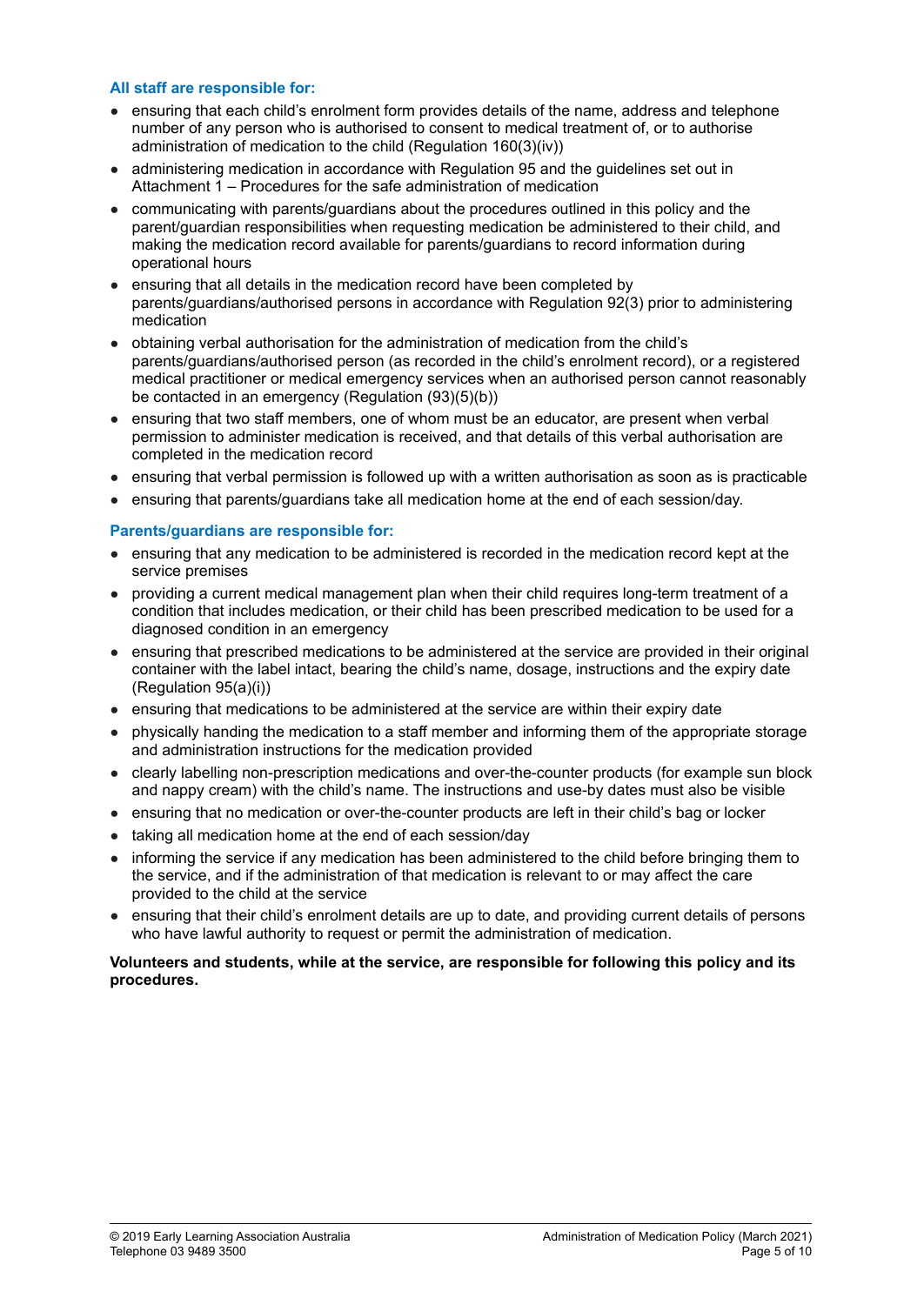## **EVALUATION**

In order to assess whether the values and purposes of the policy have been achieved, the Approved Provider will:

- regularly seek feedback from everyone affected by the policy regarding its effectiveness
- monitor the implementation, compliance, complaints and incidents in relation to this policy
- keep the policy up to date with current legislation, research, policy and best practice
- revise the policy and procedures as part of the service's policy review cycle, or as required
- notify parents/guardians at least 14 days before making any changes to this policy or its procedures.

### **ATTACHMENTS**

- Attachment 1: Procedures for the safe administration of medication
- Attachment 2: Administration of paracetamol

### **AUTHORISATION**

This policy was adopted by the Approved Provider of Gordon Street Pre School on **16 AUGUST 2021**

## **REVIEW DATE: 16 AUGUST 2023**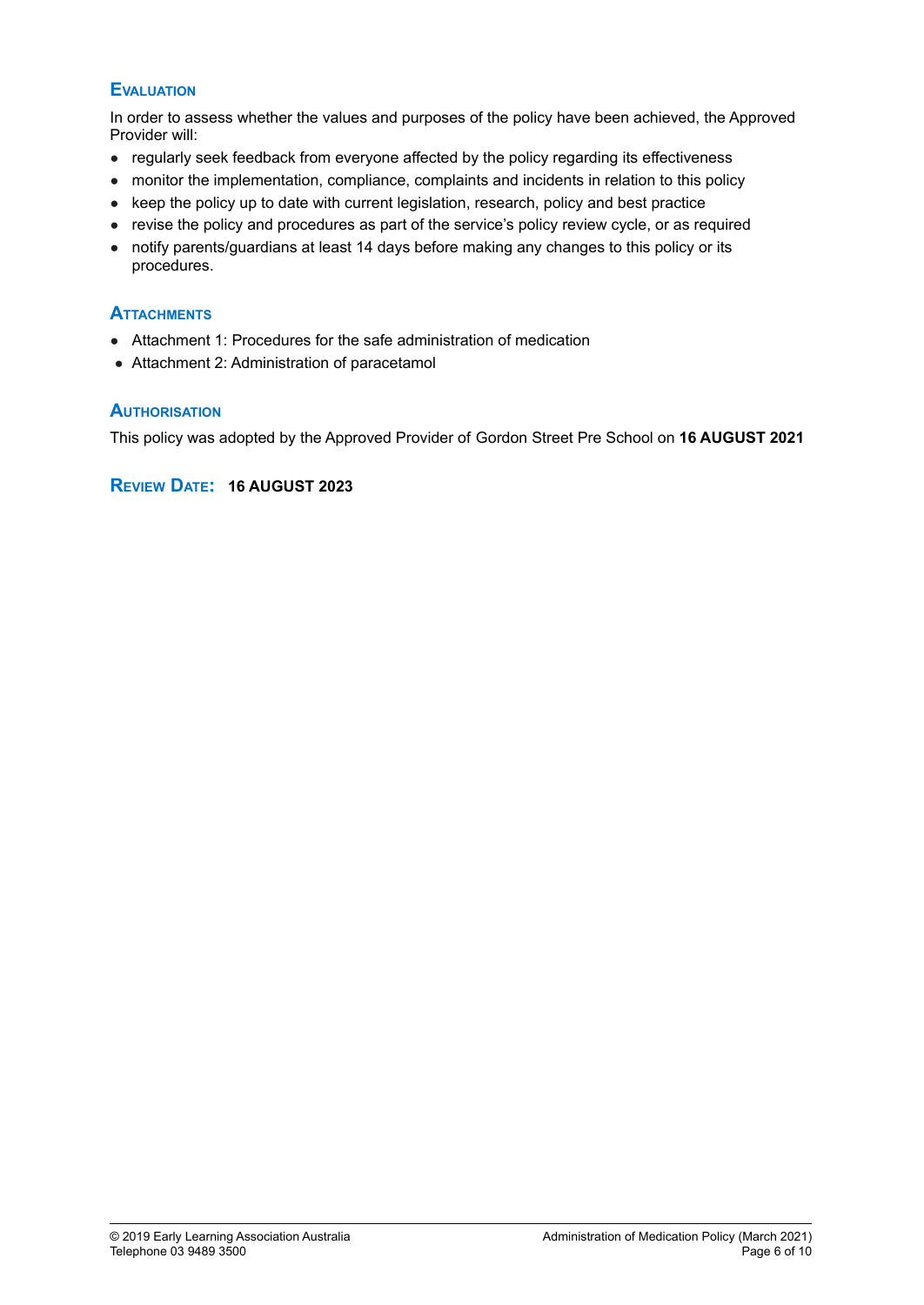## **ATTACHMENT 1 Procedures for the safe administration of medication**



Two persons (one of whom must be an educator) are responsible for the administration of any medication<sup>2</sup>. At least one of these persons must hold a current approved first aid qualification.

One person will check the details (including dosage and the identity of the child who is given the medication) and witness its administration, while the other person will administer the medication (Regulation 95(c)). Before administering any medication to a child, it is extremely important for staff to check if the child has any allergies to the medication being administered.

#### **Procedure for administration of medication**

- 1. Wash and dry hands thoroughly before administering any medication. If appropriate, gloves are recommended wherever possible.
- 2. Check the medication record to confirm date, time, dosage and the child to whom the medication is to be administered.
- 3. Check that *prescription medication*:
- is in its original container, bearing the original label and instructions
- is the correct medication, as listed in the medication record
- has the child's name on it (if the medication was prescribed by a registered medical practitioner)
- is the required dosage, as listed in the medication record
- has not passed its expiry date.
- 4. Check that *non-prescription medication*:
- is in the original container, bearing the original label and instructions
- is the correct medication, as listed in the medication record
- has the child's name on it
- is the required dosage, as listed in the medication record
- has not passed its expiry date.
- 5. When administering the medication, ensure that:
- the identity of the child is confirmed and matched to the specific medication
- the correct dosage is given
- the medication is administered in accordance with the instructions attached to the medication, or any written or verbal instructions provided by a registered medical practitioner
- both staff members complete the medication record (Regulation 92(3)(h)) and store any remaining medication appropriately, such as in the refrigerator if required
- the Nominated Supervisor or Person in Day to Day Charge informs the parent/quardian on arrival to collect the child that medication has been administered and ensures that the parent/guardian completes the required details in the medication record.

 $2$  Note: under Regulation 95(c), this is not a requirement in an education and care service that is permitted to have only one educator to educate and care for children.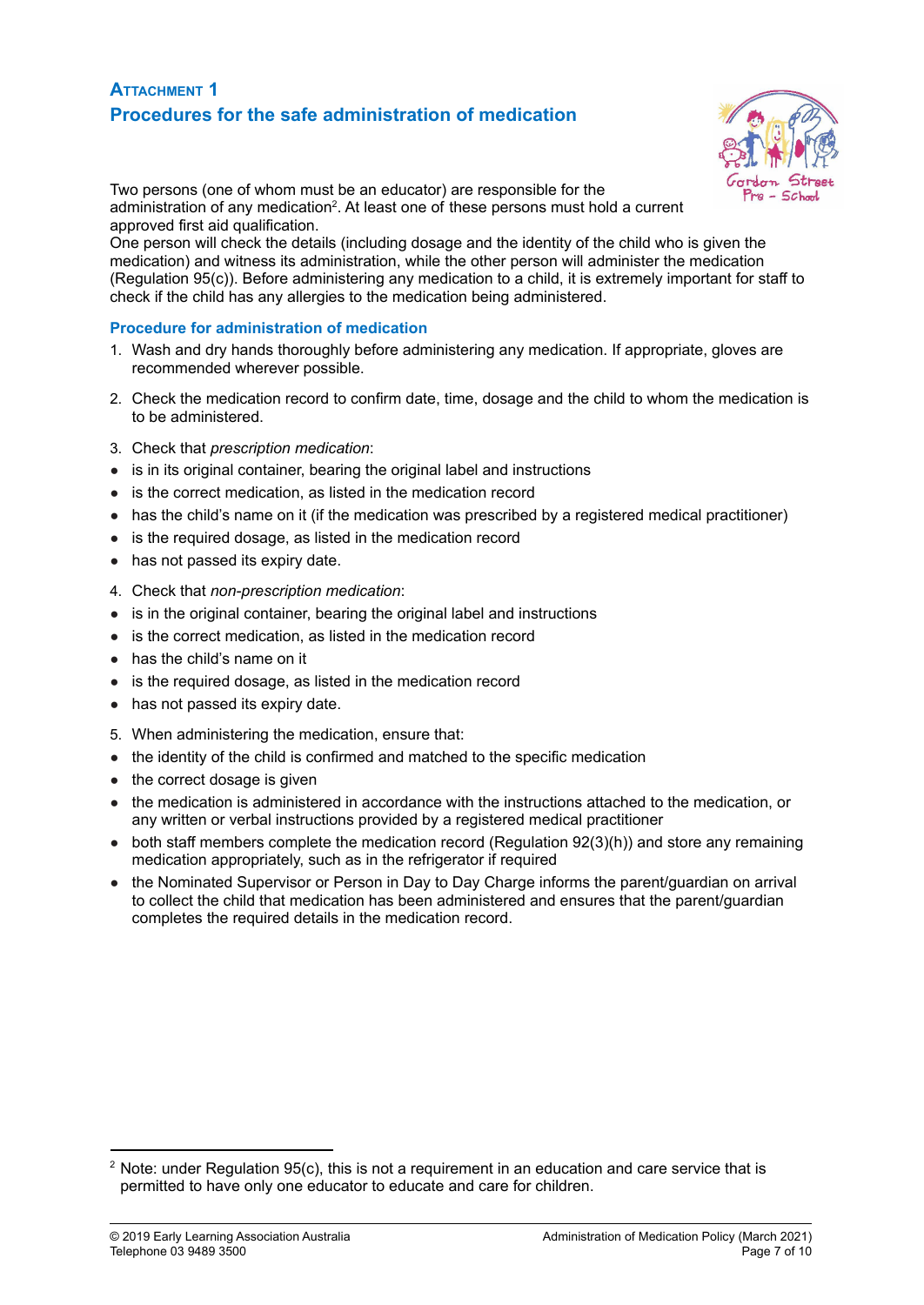## **Procedures for the safe administration of medication (contd)**

### **Administration of medication for ongoing medical conditions**

Where a child is diagnosed with a condition that requires ongoing medication or medication to be administered in emergencies, parents/guardians may authorise the administration of the medication for a defined period (up to six months). In these cases:



- a medical management plan completed by the child's doctor should be provided and attached to the child's enrolment form (or on display, where appropriate)
- the medical management plan should define:
	- − the name of the medication, dosage and frequency of administration
	- − conditions under which medication should be administered
	- − what actions, if any, should be taken following the administration of the medication
- when medication is required under these circumstances, educators/staff should:
	- − follow the procedures listed above
	- − ensure that the required details are completed in the medication record
	- − notify the parents as soon as is practicable.

Refer to the *Dealing with Medical Conditions Policy* for further information.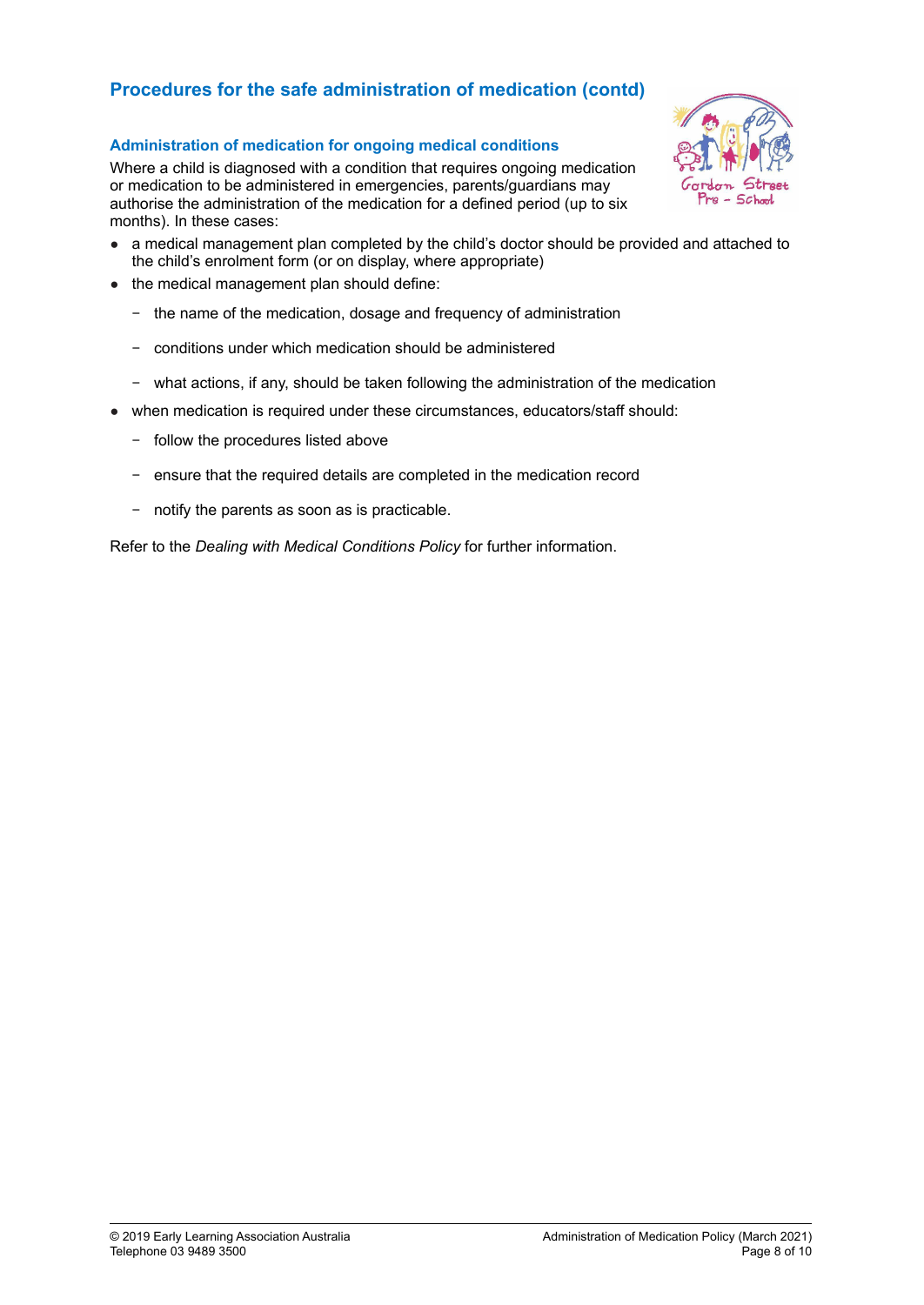## **ATTACHMENT 2 Administration of paracetamol**

There may be times when a child develops a fever and/or becomes unwell while at the service. It is advisable in the first instance to contact the parent/carer to discuss any concerns about the health status of the child, and taking a precautionary approach, request the parent/carer collect their child from the service as soon as possible.

If a child has any of the following symptoms of coronavirus (COVID-19) outlined below, however mild, they should get tested and must remain at home until they receive their results:

- Fever
- Chills or sweats
- Cough
- Sore throat
- Shortness of breath
- Runny nose
- Loss of sense of smell and taste
- In certain circumstances headache, muscle soreness, stuffy nose, nausea, vomiting and diarrhoea may also be considered.



If a staff member is unsure whether a child is unwell, a trained staff member could take the temperature of the child, where appropriate, to support decision making. Gloves should be worn for the purpose of taking a temperature.

While the service is waiting for the child who may be experiencing compatible symptoms with coronavirus (COVID-19) to be collected by the parent/guardian, staff will use precautionary measures, such as:

- isolate the unwell child in an appropriate space with suitable supervision
- encourage the intake of fluids, to keep the child cool, comfortable and well hydrated<br>● practice hand hygiene, physical distancing and where possible utilise a face mask
- practice hand hygiene, physical distancing and where possible utilise a face mask
- face masks should not be used in situations where a child is unable to safely or practically tolerate a mask (e.g. a child with complex medical needs, including existing respiratory needs, and younger children)
- follow the cleaning protocols of your COVIDSafe Plan to ensure the area the child was waiting is disinfected.

Children with persistent symptoms due to underlying conditions such as hay fever or asthma whose symptoms are clearly typical of their condition can continue to attend the service. Parents should consider getting a medical certificate from their GP to attend the service if they have persistent symptoms that may overlap with symptoms of COVID-19 such as cough or runny nose.

If a child requires paracetamol and has returned a COVID negative result, families will be required to provide written and signed consent for the administration paracetamol.

If parents/guardians request that educators/staff administer paracetamol, educators/staff should:

- administer only to a child who has a temperature above  $38.5^{\circ}$ C and is in discomfort or pain
- administer only one dose of paracetamol in any instance and ensure that the child has not had any other medicine containing paracetamol in the last four hours
- use preparations that contain paracetamol only, not a 'cold and flu' or combined preparation
- use only single doses, disposable droppers or applicators and only use once per child
- be aware that there are numerous dose forms and concentrations in paracetamol for children and administer the most appropriate concentration and dose for the child who is being administered the paracetamol.